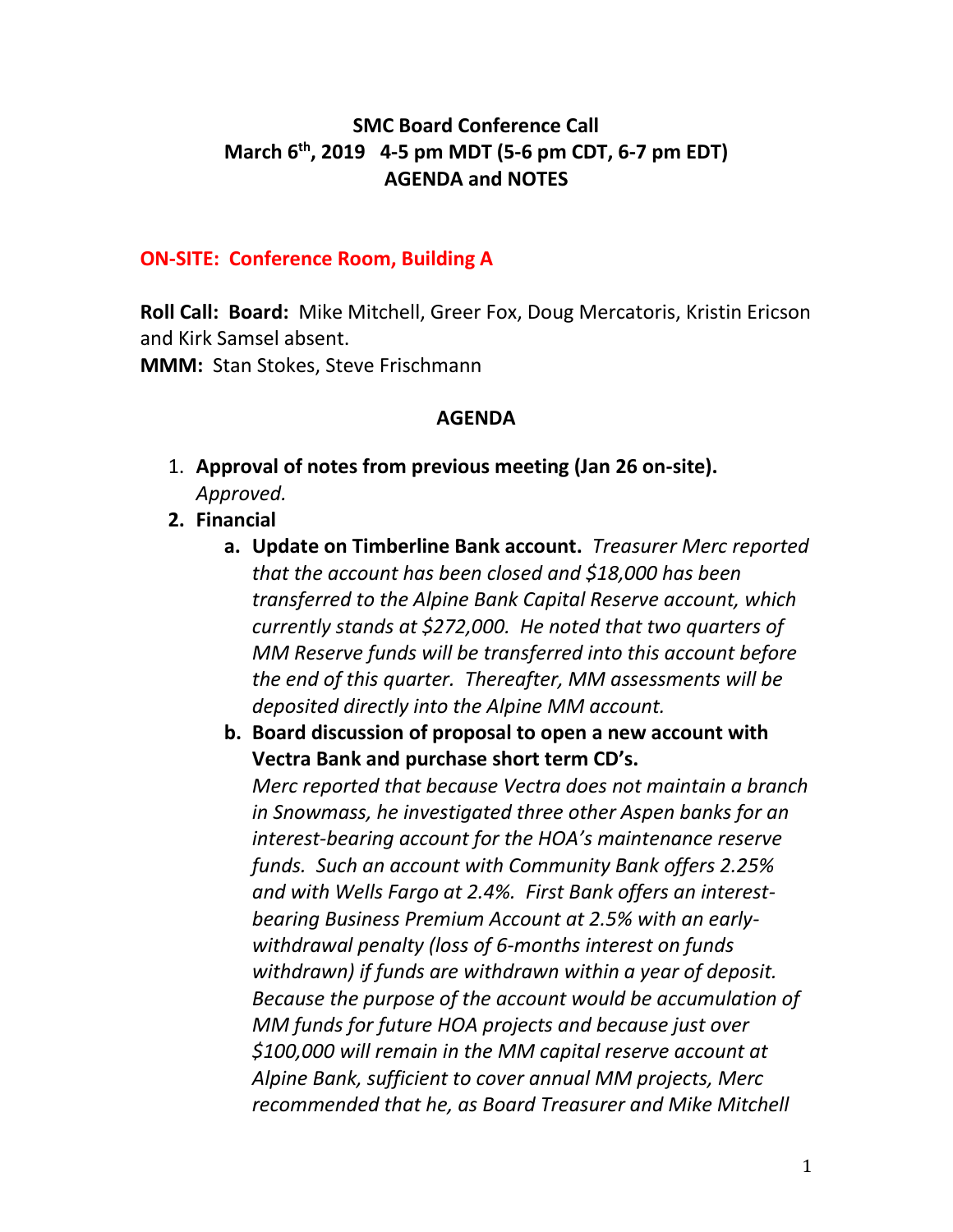*as Board President, both duly elected by the HOA, be authorized by the Board of Directors to establish an interestbearing capital reserve account with an initial deposit of \$250,000 at First Bank in Aspen. Further, the Treasurer and President would be authorized to transfer funds between the interest-bearing account and the MM capital reserve account at Alpine Bank. The proposal was approved unanimously, and Merc was thanked for his work on this aspect of HOA finances. Note: Kirk and Kristen approved via email following the meeting.*

**c. Financial Status.** *Mercatoris reported that financials looked good; some items up, some down, but overall HOA is generally on target with budget. Financial document packet, posted monthly on the owners' website, provide full details re the status of the HOA financial picture for owner review.*

### **3. Parking**

- **a. Discussion of the practice of Units with two cars occupying a guest spot permanently by "rotating" cars every 48 hours.** *The Board agreed that the Rules and Regs need to address the "gaming" of this rule by renters/owners who rotate two cars every 48 hours between their assigned space and a guest space.*
- **b. Discussion of recent Civil engineer visit on additional parking opportunities.** *Three areas were investigated: the "Vill Garden" area between Buildings A & B for 2-3 spots; the green space between Buildings C & D for 1 spot; and the hillside along the entrance between the French drain and the wood shed for several spots. The consultant estimated the costs for the Vill Garden area at approximately \$100,000 to \$150,000; the CD space at perhaps \$30,000; and the entryway space at \$600,000. The Board agreed these costs were prohibitive*.
- **c. Next steps:** *Mike will draft a segment for the next newsletter, sharing the problem and asking owners for input*.
- **4. V2 of Capital Investment Summary Feedback**
	- **a. Approval.** *Board approved the summary drafted by Mike.*
	- **b. Distribute by mail, email, or both?** *Both. Exec summary will be appended to next newsletter.*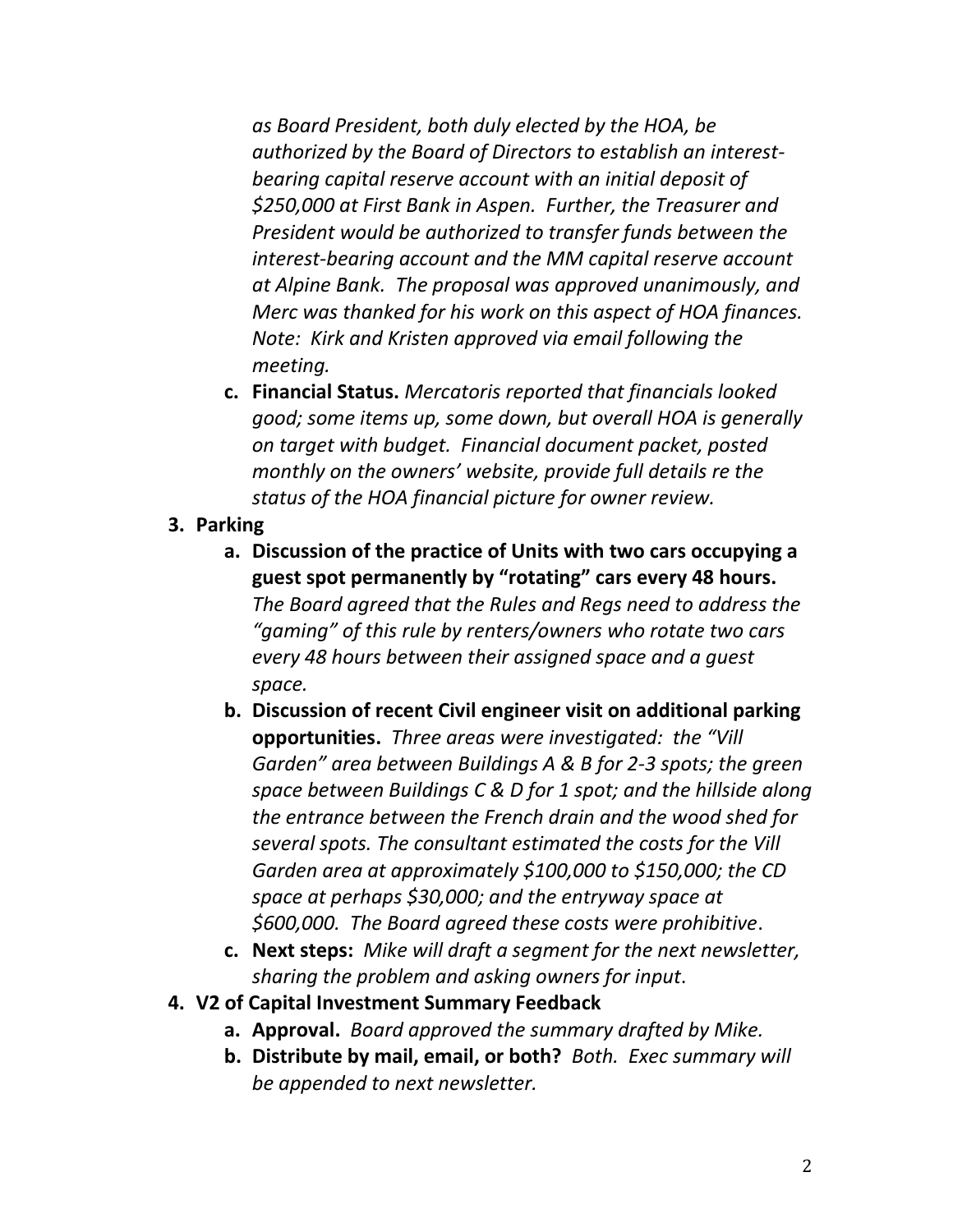- **5. Request that we remove the card lock from the bottom external door of Building A (access to/from hot tub)**
	- **a.** Fix, replace, remove? *Steve reported that the problem has been taken care of for now. In the off-season, a long-term fix for the door (reframing, rehanging) will be done. Board agreed that security of A Bldg (gym, spa, etc.) mandates a lockable entry door. Board asked if overhead lights above the spa had taken care of unauthorized, fence-jumping night visitors? Yes.*

### **6. Offer of additional gym equipment**

- **a.** Space available*? Steve said space is available for the rowing and weight machines; must check further about the stationary bike.*
- **b.** Liability, maintenance? *With the donation, the equipment becomes the property of the HOA to repair, replace, or remove and will be covered under the HOA liability insurance. Steve will make certain the donor understands these terms.*

# **7. Building A additional storage space Project – update** *Steve reported that he was advised against the development of storage unit underneath Building A (with entry off the side of the hill). He will proceed to develop 4 additional small storage spaces, approximately 8' X 3'X 4', alongside the existing storage units in Building A. When complete, they will be assigned to the remaining four units currently without storage lockers.*

- 8. **B2 water damage/leak – update.** *Steve: the investigation of the source of the leak is ongoing, as is the leakage. No water appears to be coming from the roof. Bathroom ceiling in B2 is still wet. He and Stan noticed water along the B4 toilet lines in the ceiling of the garage area. They will consult with a plumber in the next week re the dripping pipes in the parking area to trace its source.*
- 9. **C3 plumbing work invoice** update. *Steve: No closure yet.*
- 10. **Newsletter for Owners** content and timing? *Mike will draft something re the discussion of Board deliberations re parking situation. Greer will comb through Notes from January on-site meeting for items of interest.*
- 11. **Board succession – skill sets desirable?** *Greer asked the Board to consider the skills the Board might want as members rotate on and off the Board. She indicated that she will leave the Board after the*